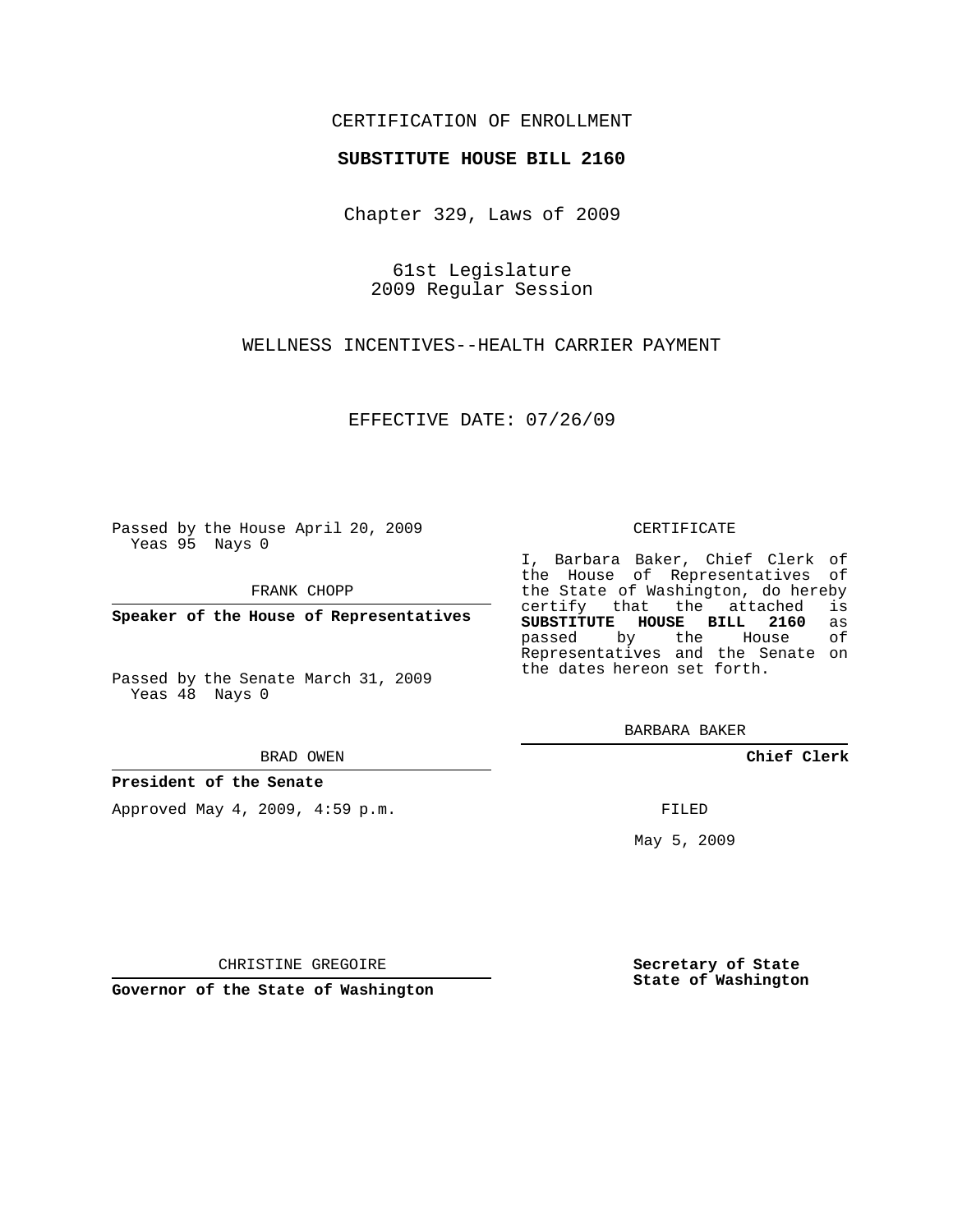# **SUBSTITUTE HOUSE BILL 2160** \_\_\_\_\_\_\_\_\_\_\_\_\_\_\_\_\_\_\_\_\_\_\_\_\_\_\_\_\_\_\_\_\_\_\_\_\_\_\_\_\_\_\_\_\_

\_\_\_\_\_\_\_\_\_\_\_\_\_\_\_\_\_\_\_\_\_\_\_\_\_\_\_\_\_\_\_\_\_\_\_\_\_\_\_\_\_\_\_\_\_

### AS AMENDED BY THE SENATE

Passed Legislature - 2009 Regular Session

## **State of Washington 61st Legislature 2009 Regular Session**

**By** House Health Care & Wellness (originally sponsored by Representatives Driscoll, Hinkle, Cody, Morrell; by request of Governor Gregoire)

READ FIRST TIME 02/23/09.

1 AN ACT Relating to health carrier payment of wellness incentives; 2 amending RCW 48.30.140 and 48.30.150; and adding a new section to 3 chapter 48.43 RCW.

4 BE IT ENACTED BY THE LEGISLATURE OF THE STATE OF WASHINGTON:

 5 **Sec. 1.** RCW 48.30.140 and 2008 c 217 s 35 are each amended to read 6 as follows:

 (1) Except to the extent provided for in an applicable filing with the commissioner then in effect, no insurer, insurance producer, or title insurance agent shall, as an inducement to insurance, or after insurance has been effected, directly or indirectly, offer, promise, allow, give, set off, or pay to the insured or to any employee of the insured, any rebate, discount, abatement, or reduction of premium or any part thereof named in any insurance contract, or any commission thereon, or earnings, profits, dividends, or other benefit, or any other valuable consideration or inducement whatsoever which is not expressly provided for in the policy.

17 (2) Subsection (1) of this section shall not apply as to 18 commissions paid to a licensed insurance producer, or title insurance 19 agent for insurance placed on that person's own property or risks.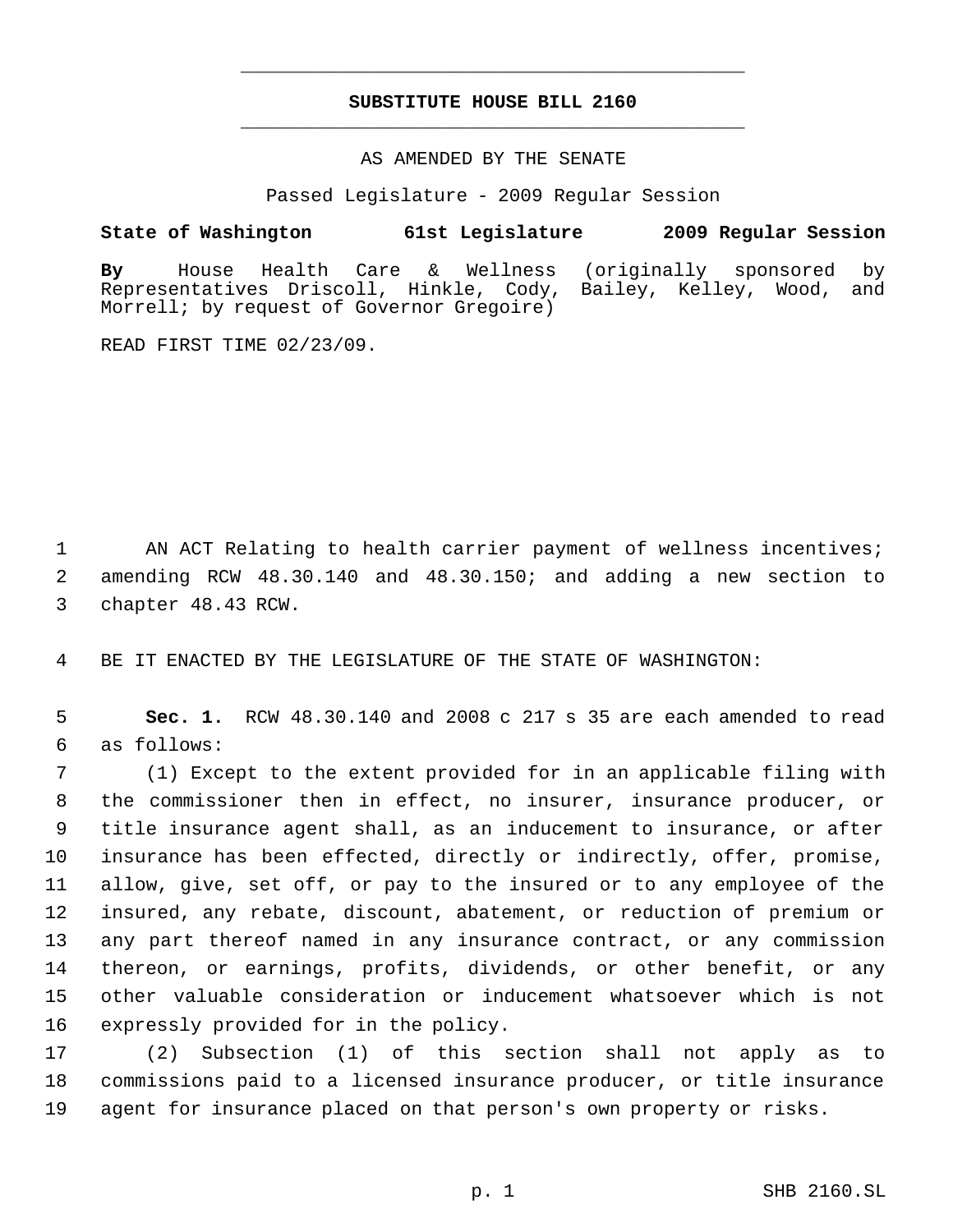(3) This section shall not apply to the allowance by any marine insurer, or marine insurance producer, to any insured, in connection with marine insurance, of such discount as is sanctioned by custom among marine insurers as being additional to the insurance producer's commission.

 (4) This section shall not apply to advertising or promotional programs conducted by insurers, insurance producers, or title insurance agents whereby prizes, goods, wares, or merchandise, not exceeding twenty-five dollars in value per person in the aggregate in any twelve month period, are given to all insureds or prospective insureds under similar qualifying circumstances.

 (5) This section does not apply to an offset or reimbursement of all or part of a fee paid to an insurance producer as provided in RCW 48.17.270.

 (6)(a) Subsection (1) of this section shall not be construed to 16 prohibit a health carrier or disability insurer from including as part 17 of a group or individual health benefit plan or contract containing 18 health benefits, a wellness program which meets the requirements for an exception from the prohibition against discrimination based on a health factor under the health insurance portability and accountability act (P.L. 104-191; 110 Stat. 1936) and regulations adopted pursuant to that act.

 (b) For purposes of this subsection: (i) "Health carrier" and "health benefit plan" have the same meaning as provided in RCW 48.43.005; and (ii) "wellness program" has the same meaning as provided in 45 CFR 146.121(f).

 **Sec. 2.** RCW 48.30.150 and 2008 c 217 s 36 are each amended to read as follows:

29 (1) No insurer, insurance producer, title insurance agent, or other person shall, as an inducement to insurance, or in connection with any insurance transaction, provide in any policy for, or offer, or sell, buy, or offer or promise to buy or give, or promise, or allow to, or on behalf of, the insured or prospective insured in any manner whatsoever: 34 ( $(\overline{+1})$ ) (a) Any shares of stock or other securities issued or at any time to be issued on any interest therein or rights thereto; or 36 ( $(\frac{2}{2})$ ) (b) Any special advisory board contract, or other contract,